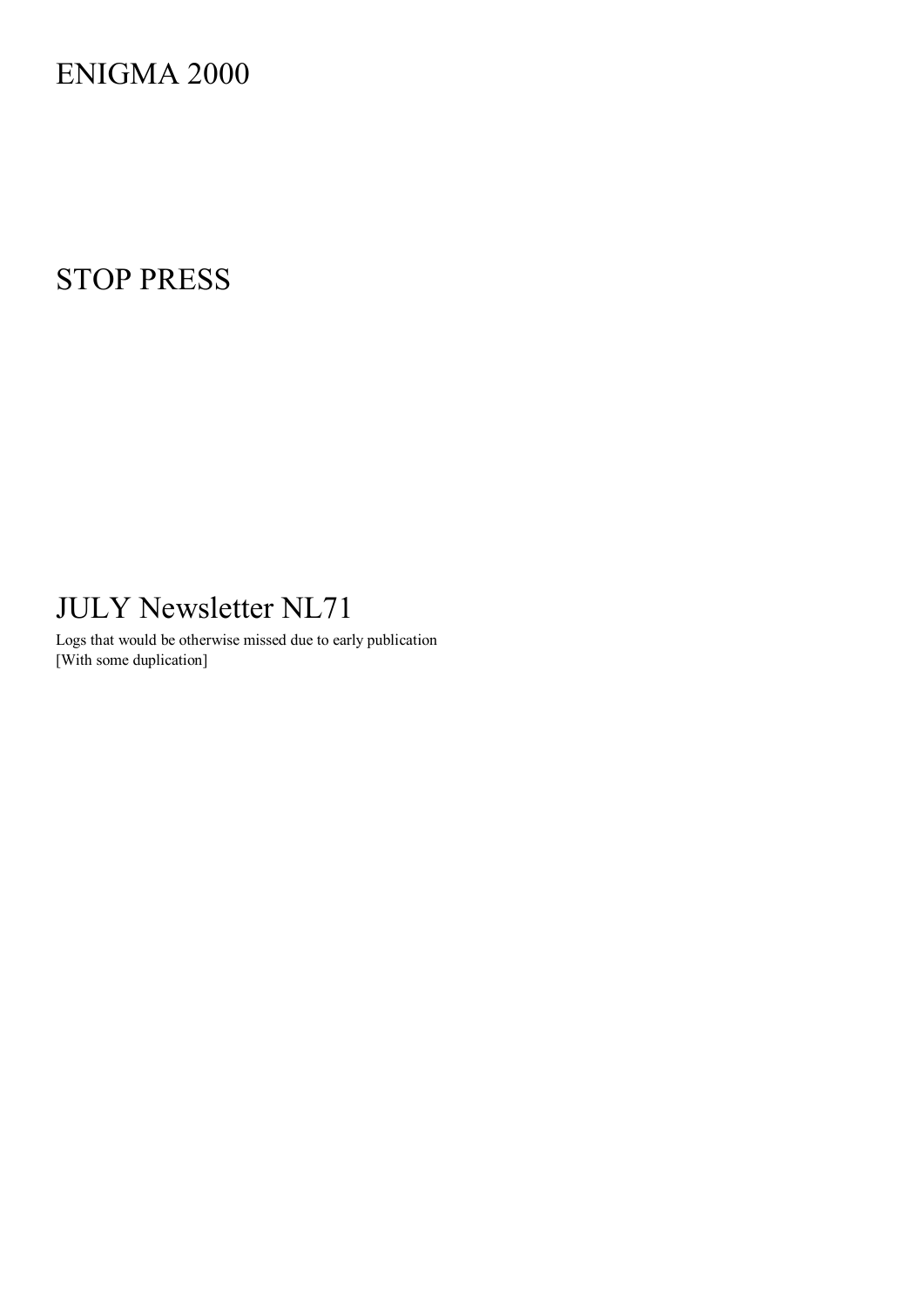E06

E06 5731kHz 2130z 08/06 [315 189 15 87967 ... 65465 189 15 00000(s)] 2137z Fair QRN3 QSB2 Spectre FRI 2130z 22/06 [315 189 15 87967 ... 65465 189 15 00000(s)] 2137z Fair QRN3 QSB3 Spectre FRI

```
E06 5731kHz 2130z 08/22/06 Transcript:
```
315 189 15 87967 45342 64542 89675 76854 04532 53421 43234 54657 86732 65478 98075 54356 75643 65465 189 15 00000

5948kHz 2030z 07/06 [724 924 15 Difficult To Copy] 2037z Fair BCQRM5 QSB3 Spectre THU

(Note heavy broadcasting interference caused by KBS World Radio in French on 5950kHz.)

 7608kHz 0130z 02/06 [759 416 30 81282 ... 45171 416 30 00000(f)] 0139z Fair QRN3 QSB3 Spectre SAT 0130z 03/06 [759 416 30 81282 ... 45171 416 30 00000(f)] 0139z Fair QRN3 QSB3 Spectre SUN 0130z 09/06 [759 814 32 87307 ... 84861 814 32 00000(f)] 0139z Fair QRN3 QSB3 Spectre SAT 0130z 10/06 [759 814 32 87307 ... 84861 814 32 00000(f)] 0139z Fair QRN3 QSB3 Spectre SUN 0130z 16/06 [NRH] Spectre SAT 0130z 17/06 [NRH] Spectre SUN 0130z 23/06 [NRH] Spectre SAT 0130z 24/06 [NRH] Spectre SUN

 8142kHz 0030z 02/06 [759 416 30 81282 ... 45171 416 30 00000(f)] 0039z Fair QRN3 QSB3 Spectre SAT 0030z 03/06 [759 416 30 81282 ... 45171 416 30 00000(f)] 0039z Fair QRN3 QSB3 Spectre SUN 0030z 09/06 [759 814 32 87307 ... 84861 814 32 00000(f)] 0039z Fair QRN3 QSB3 Spectre SAT 0030z 10/06 [759 814 32 87307 ... 84861 814 32 00000(f)] 0039z Fair QRN3 QSB3 Spectre SUN 0030z 16/06 [NRH] Spectre SAT 0030z 17/06 [NRH] Spectre SUN 0030z 23/06 [NRH] Spectre SAT 0030z 24/06 [NRH] Spectre SUN

E06 8142/7608kHz 0030/0130z 02/03/06 Transcript:

759 416 30 81282 03181 77893 54237 58303 57477 08132 63182 11604 65956 56027 08180 54339 19084 72317 09996 00683 14354 52654 62772 75800 24934 74574 87673 27881 78569 85758 42898 21910 45171 416 30 00000

E06 8143/7608kHz 0030/0130z 09/10/06 Transcript:

759 814 32 87307 12936 00152 59659 39588 02505 14896 98261 08883 89660 50493 57253 18540 59782 51964 27434 26053 92781 56159 54454 41675 24970 44802 22791 42069 86012 73027 17170 71146 71918 78085 84861 814 32 00000

(Could this message be the final farewell for 759?)

E06 8154kHz 2250z 28/06 in progress DG1NGO SAT

E06 8162kHz2233z 27/06 Ended with 48718 245 161 00000 RNGB FRI

### E07a

- E07a 5773kHz 2040z 13/06 [147 1 30209 207 55 78572 ... 91879 000 000] 2046z Fair QRN3 QSB3 Spectre WED 2040z 20/06 [147 1 30704 538 77 12210 ... 17664 000 000] 2049z Fair QRN3 QSB2 Spectre WED
	- 7437kHz 0430z 07/06 [411 411 411 000] 0432z Fair QRN2 QSB2 Spectre THU 0430z 14/06 [411 1 30209 207 55 78572 ... 91879 000 000] 0436z Fair QRN3 QSB3 Spectre THU 0430z 21/06 [411 1 30704 538 77 12210 ... 17664 000 000] 0439z Fair QRM2 QSB2 Spectre THU 0430z 28/06 [411 411 411 000] 0432z Fair QRN2 QSB2 Spectre THU
	- 7473kHz 2020z 06/06 [147 147 147 000] 2022z Fair BCQRM4 QSB3 Spectre WED 2020z 13/06 [147 1 30209 207 55 78572 ... 91879 000 000] 2026z Fair BCQRM3 QSB3 Spectre WED 2020z 20/06 [147 1 30704 538 77 12210 ... 17664 000 000] 2029z Fair BCQRM3 QSB2 Spectre WED 2020Z 27/06 [147 147 147 000] 2022z Fair BCQRM4 QSB3 Spectre WED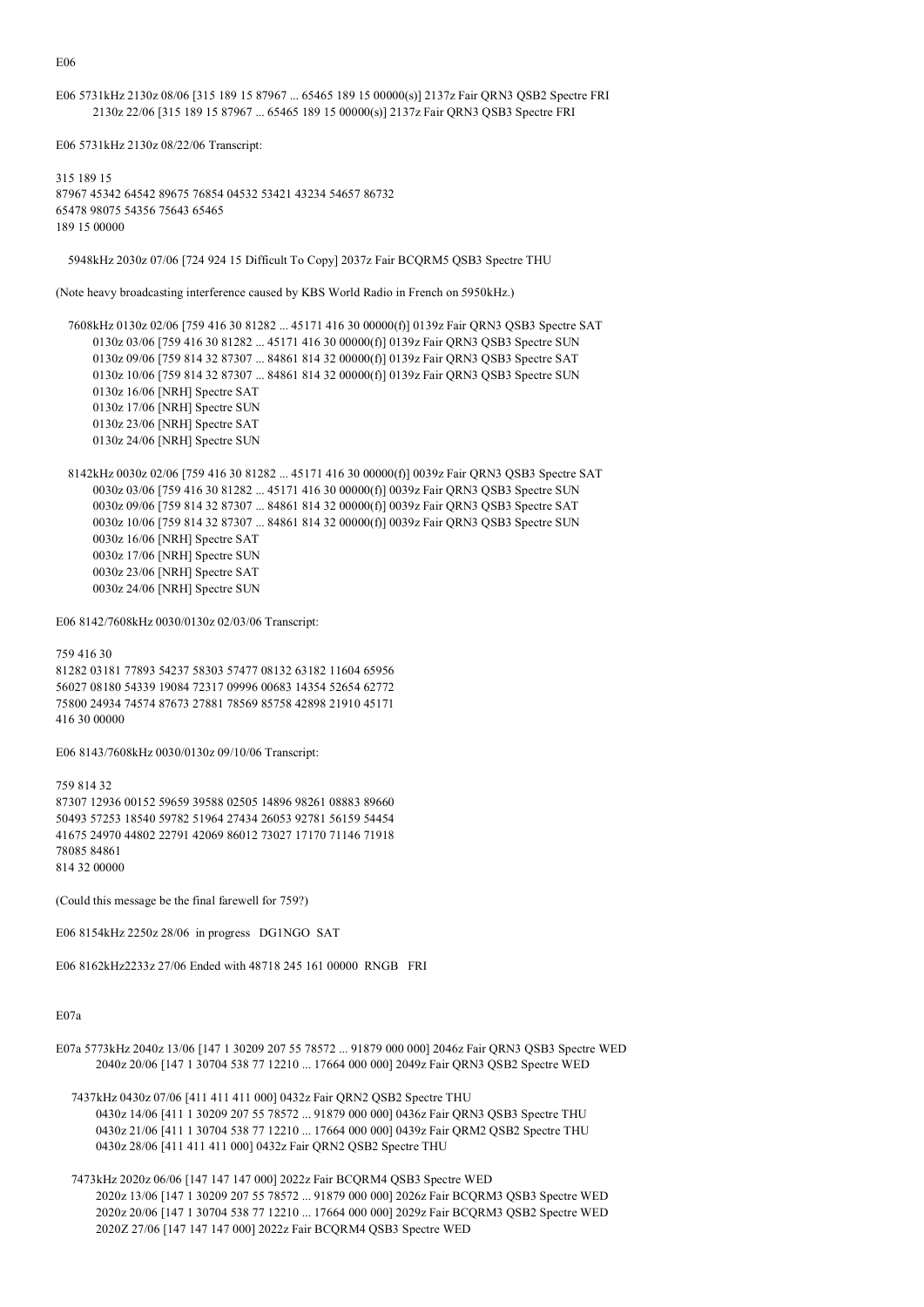- 8137kHz 0450z 07/06 [411 411 411 000] 0452z Fair QRN2 QSB2 Spectre THU 0450z 14/06 [411 1 30209 207 55 78572 ... 91879 000 000] 0456z Fair QRN3 QSB3 Spectre THU 0450z 21/06 [411 1 30704 538 77 12210 ... 17664 000 000] 0459z Fair QRN3 QSB2 Spectre THU 0450z 28/06 [411 411 411 000] 0452z Fair QRN2 QSB2 Spectre THU
- 8173kHz 2000z 06/06 [147 147 147 000] 2002z Fair QRN3 QSB3 Spectre WED 2000z 13/06 [147 1 30209 207 55 78572 ... 91879 000 000] 2006z Fair STANAGQRM3 QSB3 Spectre WED 2000z 20/06 [147 1 30704 538 77 12210 ... 17664 000 000] 2009z Fair QRN3 QSB2 Spectre WED
	- 2000z 27/06 [147 147 147 000] 2002z Fair QRN2 QSB2 Spectre WED
- 9137kHz 0510z 14/06 [411 1 30209 207 55 78572 ... 91879 000 000] 0516z Fair QRN3 QSB3 Spectre THU 0510z 21/06 [411 1 30704 538 77 12210 ... 17664 000 000] 0519z Fair QRN3 QSB2 Spectre THU

E07a 8173/7473/5773kHz 2000/2020/2040z 13/06 Transcript:

#### 147 1 30209 207 55

78572 44140 26430 65952 65926 13402 60121 84215 85786 93386 26095 51056 64764 74378 77463 54934 13240 86886 94813 49107 02855 07243 69428 46634 10253 81444 65174 70109 08642 09838 22033 64795 44408 76204 80585 55527 41397 20088 92176 98495 26300 42432 87444 71519 97485 99499 72280 43583 63847 98649 79917 45191 91297 89821 91879 000 000

E07a 7437/8137/9137kHz 0430/0450/0510z 14/06 Transcript:

411 1 30209 207 55

78572 44140 26430 65952 65926 13402 60121 84215 85786 93386 26095 51056 64764 74378 77463 54934 13240 86886 94813 49107 02855 07243 69428 46634 10253 81444 65174 70109 08642 09838 22033 64795 44408 76204 80585 55527 41397 20088 92176 98495 26300 42432 87444 71519 97485 99499 72280 43583 63847 98649 79917 45191 91297 89821 91879 000 000

E07a 8173/7473/5773kHz 2000/2020/2040z 20/06 Transcript:

147 1 30704 538 77

12210 81091 59779 07174 42412 60082 46623 30222 45906 04138 75869 17605 11041 52019 89082 92905 34810 63544 65837 04682 96652 78311 81891 08498 21528 08360 52539 54420 21303 43559 90592 50572 80471 74685 87241 08467 39139 29334 70327 24315 93592 35295 68516 46874 09665 36697 27653 54199 02077 50010 98241 64691 58628 93607 87556 83438 72126 53340 91579 74757 71328 07992 52499 59871 39442 63329 90974 57428 94169 63774 43956 61291 81089 93475 91788 32068 17664 000 000

E07a 7437/8137/9137kHz 0430/0450/0510z 21/06 Transcript:

#### 411 1 30704 538 77

12210 81091 59779 07174 42412 60082 46623 30222 45906 04138 75869 17605 11041 52019 89082 92905 34810 63544 65837 04682 96652 78311 81891 08498 21528 08360 52539 54420 21303 43559 90592 50572 80471 74685 87241 08467 39139 29334 70327 24315 93592 35295 68516 46874 09665 36697 27653 54199 02077 50010 98241 64691 58628 93607 87556 83438 72126 53340 91579 74757 71328 07992 52499 59871 39442 63329 90974 57428 94169 63774 43956 61291 81089 93475 91788 32068 17664 000 000

E07a 13373kHz0800z 30/06[338 000] GD SAT

# E11

E11 8088kHz 1730z 07/06 [416/00] 1733z Fair QRN3 QSB3 Spectre THU 1730z 28/06 [416/00] 1733z Fair QRN3 QSB2 Spectre THU

 10800kHz 0450z 03/06 [416/00] 0453z Weak QRN3 QSB3 Spectre MON 0450z 25/06 [416/00] 0453z Weak QRN4 QSB3 Spectre MON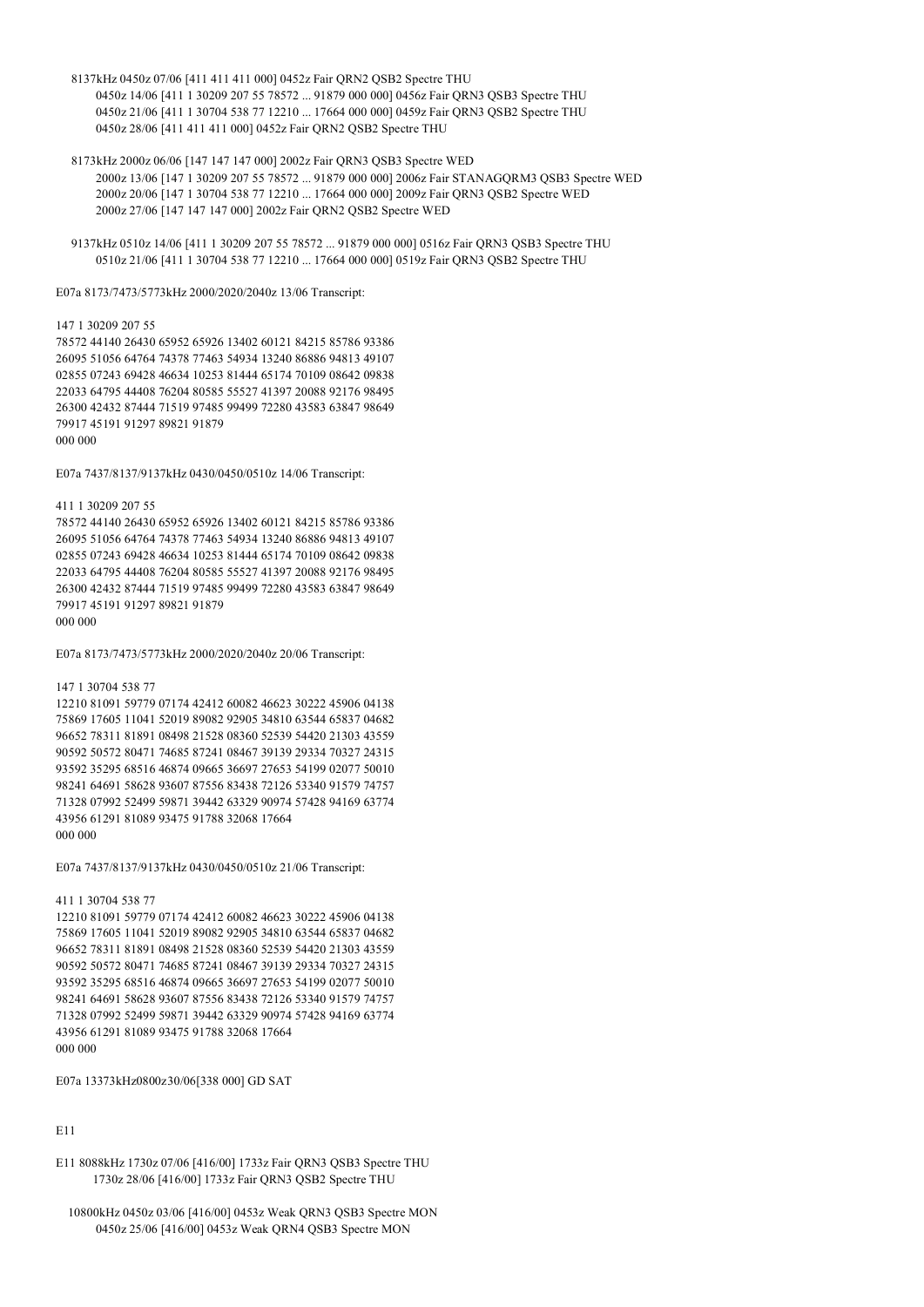12924kHz 0830z 11/06 [649/00] 0833z Fair QRN3 QSB3 Spectre MON 0830z 25/06 [649/00] 0833z Weak QRN3 QSB3 Spectre MON

13427kHz 0900z 13/06 [534/00] 0903z Fair QRN4 QSB3 Spectre WED

 14753kHz 0710z 01/06 [633/00] 0713z Weak QRN3 QSB3 Spectre FRI 0710z 12/06 [633/00] 0713z Fair QRN4 QSB2 Spectre TUE 0710z 15/06 [633/00] 0713z Fair QRN3 QSB3 Spectre FRI 0710z 26/06 [633/00] 0713z Weak QRN4 QSB4 Spectre TUE

E11a

E11a 8088kHz 1730z 14/06 [412/34 Attention 90010 ... 51302 Out] 1741z Fair QRN4 QSB3 Spectre THU

10800kHz 0450z 11/06 [412/34 Attention 90010 ... 51302 Out] 0501z Fair QRN4 QSB3 Spectre MON

E11a 10800/8088kHz 0450/1730z 11/14/06 Transcript:

412/34 Attention 90010 27076 34980 00128 89424 34394 70138 40724 20817 00241 88657 49021 79327 03545 36393 79154 45723 76696 50434 07213 52551 15275 01956 69961 09704 60083 54897 47158 77741 86717 50636 06853 99259 51302 Out

13427kHz 0900z 25/06 [533/37 Attention 55362 ... 27719 Out] 0910z Weak QRN3 QSB3 Spectre MON

E11a 13427kHz 0900z 25/06 Transcript:

533/37 Attention 55362 07162 67971 19456 13086 74163 57933 81906 29209 18764 07117 05996 55051 45062 49680 15354 45631 40553 42954 07747 39360 03404 22832 09553 66297 85117 50199 21050 61068 56311 01187 45465 34282 82759 29699 87354 27719 Out

E11c

E11c 8102kHz 2000z 12/06 [757/0000/00] 2003z Fair QRN4 QSB2 Spectre TUE 2000z 19/06 [757/0000/00] 2003z Weak QRN3 QSB3 Spectre TUE 2000z 26/06 [757/0000/00] 2003z Weak QRN3 QSB3 Spectre TUE

E17z

E17z 12850kHz 0810z 07/06 [674 952 8 82534 02132 90238 84253 75479 07473 29637 26987 952 8 00000(s)] 0816z Weak QRN3 QSB4 Spectre THU 0810z 14/06 [674 952 8 82534 02132 90238 84253 75479 07473 29637 26987 952 8 00000(s)] 0806z Fair QRN3 QSB3 Spectre THU

 16780kHz 0800z 07/06 [674 952 8 82534 02132 90238 84253 75479 07473 29637 26987 952 8 00000(s)] 0806z Weak QRN3 QSB4 Spectre THU 0800z 14/06 [674 952 8 82534 02132 90238 84253 75479 07473 29637 26987 952 8 00000(s)] 0806z Fair QRN3 QSB3 Spectre THU

G06

G06 5943kHz 1930z 29/06 [218 702 15 80756 ... 95043 702 15 00000(s)] 1937z Strong (7m24s) PLdn, HJH FRI

G06 6887kHz 1830z 14/06 [842 408 15 79564 ... 68490 408 15 00000(s)] 1837z Weak QRN3 QSB3 Spectre THU 1830z 28/06 [842 408 15 79564 ... 68490 408 15 00000(s)] 1837z Weak QRN3 QSB3 Spectre THU

G06 6887kHz 1830z 14/28/06 Transcript:

842 408 15 79564 37589 26742 58438 82725 15842 29645 20946 26846 98012 48364 10897 47385 25741 68490 408 15 00000

6948kHz 0800z 25/06 [215 00000] 0804z Weak QRN4 QSB3 Spectre MON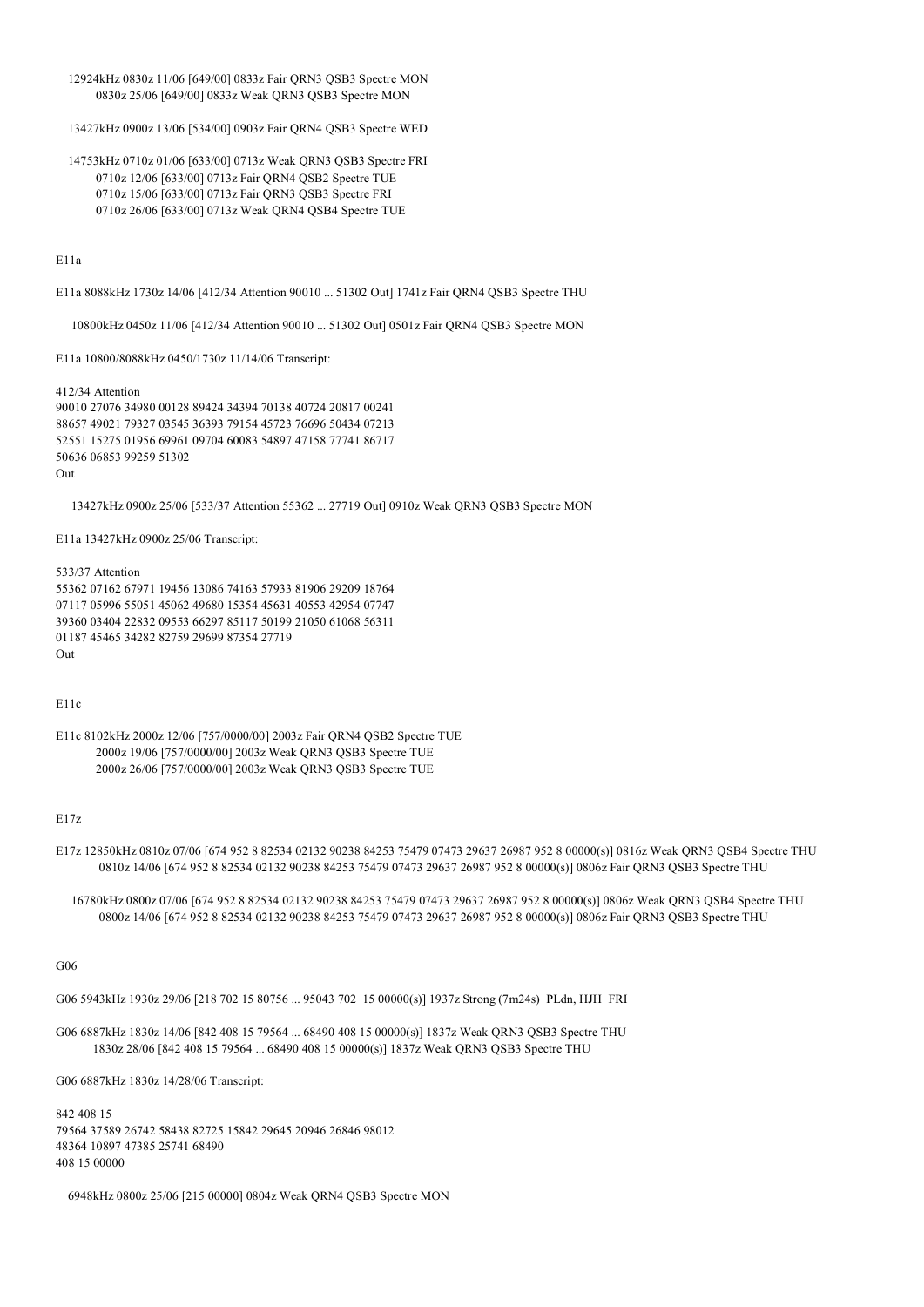G11 3815kHz 2000z 24/06 [262/00] 2003z Very Weak QRN3 QSB3 Spectre SUN 2000z 29/06 [262/00] 2003z Fair QRN3 QSB2 Spectre FRI

 5815kHz 1755z 03/06 [270/00] 1758z Fair QRN2 QSB4 Spectre SUN 1755z 05/06 [270/00] 1758z Fair QRN3 QSB3 Spectre TUE 1755z 10/06 [270/00] 1758z Fair QRN3 QSB2 Spectre SUN 1755z 12/06 [276/36 Achtung 24579 ... 73590 Ende] 1804z Fair QRN3 QSB3 Spectre TUE 1755z 17/06 [276/36 Achtung 24579 ... 73590 Ende] 1804z Fair QRN4 QSB3 Spectre SUN 1755z 19/06 [270/00] 1758z Fair QRN3 QSB3 Spectre TUE 1755z 24/06 [270/00] 1758z Fair QRN3 QSB2 Spectre SUN

G11 5815kHz 1755z 12/17/06 Transcript:

#### 276/36 Achtung

24579 49597 56465 04250 91768 47052 23853 72850 14367 14797 33947 42933 27380 87195 77440 77212 99395 64911 79315 00149 71372 97743 76996 60986 29544 38652 40152 66241 94323 59997 80995 20998 33655 62783 90912 73590 Ende

S06

S06 6783kHz 1935z 23/06 [843 00000] 1939z Fair QRN3 QSB3 Spectre SAT

 6916kHz 2000z 02/06 [416 00000] 2004z Fair QRN4 QSB3 Spectre SAT 2000z 16/06 [416 00000] 2004z Fair QRN2 QSB2 Spectre SAT

6983kHz 1605z 23/06 [134 00000] 1609z Very Weak QRN3 QSB3 Spectre SAT

- 6984kHz 1905z 14/06 [349 00000] 1909z Strong QRN3 QSB3 Spectre THU 1905z 18/06 [349 00000] 1909z Fair QRN3 QSB3 Spectre MON 1905z 21/06 [349 00000] 1909z Strong QRN4 QSB2 Spectre THU
- 7847kHz 1900z 02/06 [416 00000] 1904z Fair QRN3 QSB2 Spectre SAT 1900z 16/06 [416 00000] 1904z Fair QRN2 QSB2 Spectre SAT
- 7884kHz 1930z 02/06 [843 00000] 1934z Fair QRN3 QSB2 Spectre SAT 1930z 09/06 [843 00000] 1934z Weak QRN3 QSB3 Spectre SAT 1930z 16/06 [843 00000] 1934z Fair QRN2 QSB2 Spectre SAT
- 7982kHz 1900z 04/06 [349 00000] 1904z Fair QRN2 QSB2 Spectre MON 1900z 07/06 [349 00000] 1904z Strong QRN2 QSB2 Spectre THU 1900z 11/06 [349 00000] 1904z Fair QRN4 QSB3 Spectre MON 1900z 25/06 [349 00000] 1904z Strong QRN2 QSB2 Spectre MON 1900z 28/06 [349 00000] 1904z Strong QRN2 QSB2 Spectre THU
- 8157kHz 1600z 02/06 [134 00000] 1604z Weak QRN3 QSB3 Spectre SAT 1600z 09/06 [134 00000] 1604z Weak QRN3 QSB3 Spectre SAT 1600z 16/06 [134 00000] 1604z Weak QRN3 QSB3 Spectre SAT

## S06s

S06s 7335kHz 0730z 06/06 [745 280 6 92456 38689 90116 49319 43957 15782 280 6 00000(s)] 0735z Fair QRN3 QSB3 Spectre WED 0730z 13/06 [745 280 6 92456 38689 90116 49319 43957 15782 280 6 00000(s)] 0735z Fair QRN3 QSB3 Spectre WED 0730z 20/06 [745 203 6 25480 11286 49374 54545 30857 10354 203 6 00000(s)] 0735z Fair QRN3 QSB3 Spectre WED 0730z 27/06 [745 203 6 25480 11286 49374 54545 30857 10354 203 6 00000(s)] 0735z Fair QRN3 QSB3 Spectre WED

7845kHz 0600z 29/06 [196 00000(s)] 0604z Weak QRN3 QSB3 Spectre FRI

9125kHz 0610z 29/06 [196 00000(s)] 0613z Weak QRN3 QSB3 Spectr FRI

 9655kHz 0940z 01/06 [516 923 7 83746 ... 34490 923 7 00000(s)] 0946z Fair QRN3 QSB3 Spectre FRI 0940z 08/06 [516 923 7 83746 ... 34490 923 7 00000(s)] 0946z Fair QRN3 QSB3 Spectre FRI 0940z 15/06 [516 483 7 15070 82542 86722 08084 55949 45377 19934 483 7 00000(s)] 0946z Fair QRN3 QSB3 Spectre FRI 0940z 22/06 [516 483 7 15070 82542 86722 08084 55949 45377 19934 483 7 00000(s)] 0946z Fair QRN3 QSB3 Spectre FRI 0940z 29/06 [516 00000(s)] 0943z Fair QRN3 QSB3 Spectre FRI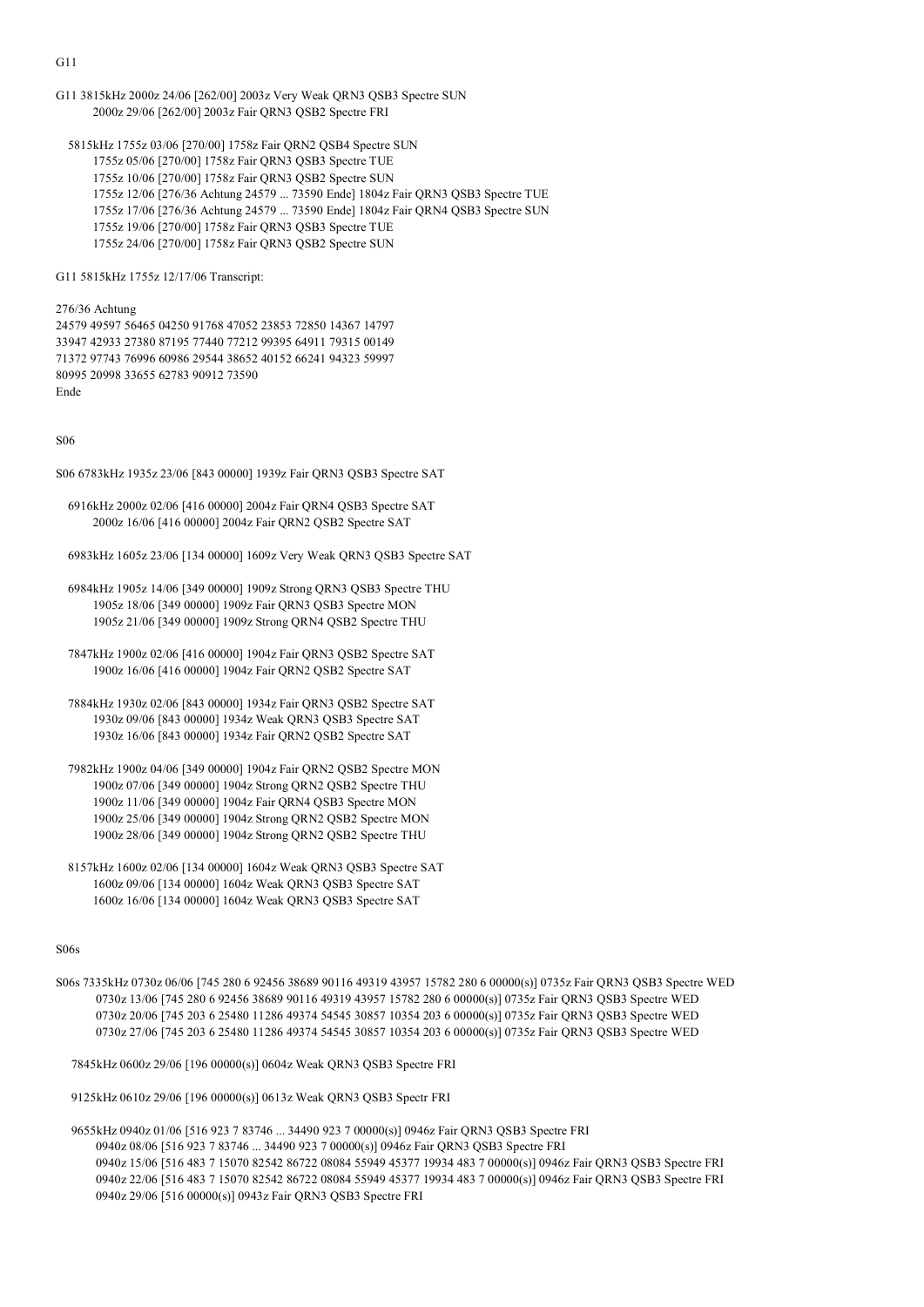- 10230kHz 1200z 18/06 [831 976 5 67423 89674 56312 12121 80946 976 5 00000(s)] 1205z Weak QRN3 QSB3 Spectre MON 1200z 25/06 [831 976 5 67423 89674 56312 12121 80946 976 5 00000(s)] 1205z Weak QRN3 QSB3 Spectre MON
- 10290kHz 0930z 01/06 [516 923 7 83746 ... 34490 923 7 00000(s)] 0936z Strong QRN2 QSB2 Spectre FRI 0930z 08/06 [516 923 7 83746 ... 34490 923 7 00000(s)] 0936z Fair QRN2 QSB2 Spectre FRI 0930z 15/06 [516 483 7 15070 82542 86722 08084 55949 45377 19934 483 7 00000(s)] 0936z Fair QRN3 QSB3 Spectre FRI 0930z 22/06 [516 483 7 15070 82542 86722 08084 55949 45377 19934 483 7 00000(s)] 0936z Fair QRN3 QSB3 Spectre FRI 0930z 29/06 [516 00000(s)] 0934z Fair QRN3 QSB3 Spectre FRI
- 11435kHz 0530z 06/06 [153 986 7 71625 ... 98789 986 7 00000(s)] 0535z Weak QRN3 QSB3 Spectre WED 0530z 13/06 [153 986 7 71625 ... 98789 986 7 00000(s)] 0535z Fair QRN3 QSB4 Spectre WED 0530z 20/06 [153 269 7 25995 24559 75641 47027 16444 64542 82845 269 7 00000(s)] 0536z Weak QRN4 QSB4 Spectre WED 0530z 27/06 [153 269 7 25995 24559 75641 47027 16444 64542 82845 269 7 00000(s)] 0536z Fair QRN4 QSB3 Spectre WED
- 11830kHz 0740z 06/06 [745 280 6 92456 38689 90116 49319 43957 15782 280 6 00000(s)] 0745z Fair QRN3 QSB3 Spectre WED 0740z 13/06 [745 280 6 92456 38689 90116 49319 43957 15782 280 6 00000(s)] 0745z Fair STANAGQRM3 QSB3 Spectre WED 0740z 20/06 [745 203 6 25480 11286 49374 54545 30857 10354 203 6 00000(s)] 0745z Fair STANAGQRM3 QSB3 Spectre WED 0740z 27/06 [745 203 6 25480 11286 49374 54545 30857 10354 203 6 00000(s)] 0745z Fair STANAGQRM3 QSB3 Spectre WED
- 12155kHz 1200z 07/06 [425 931 6 73377 88248 52575 09348 68771 43147 931 6 00000(s)] 1205z Weak QRN3 QSB3 Spectre THU 1200z 14/06 [425 931 6 73377 88248 52575 09348 68771 43147 931 6 00000(s)] 1205z Strong QRN2 QSB2 Spectre THU 1200z 21/06 [425 918 6 42951 86255 29874 85324 45788 86502 918 6 00000(s)] 1205z Fair QRN3 QSB3 Spectre THU 1200z 28/06 [425 918 6 42951 86255 29874 85324 45788 86502 918 6 00000(s)] 1205z Fair QRN3 QSB2 Spectre THU
- 12165kHz 1210z 18/06 [831 976 5 67423 89674 56312 12121 80946 976 5 00000(s)] 1215z Weak QRN3 QSB3 Spectre MON 1210z 25/06 [831 976 5 67423 89674 56312 12121 80946 976 5 00000(s)] 1215z Fair QRN3 QSB3 Spectre MON

12460kHz 1200z 02/06 [254 Difficult To Copy] 1205z Weak QRN3 QSB4 Spectre SAT

- 12650kHz 0540z 06/06 [153 986 7 71625 ... 98789 986 7 00000(s)] 0545z Weak QRN3 QSB3 Spectre WED 0540z 13/06 [153 986 7 71625 ... 98789 986 7 00000(s)] 0545z Fair QRN3 QSB3 Spectre WED 0540z 20/06 [153 269 7 25995 24559 75641 47027 16444 64542 82845 269 7 00000(s)] 0546z Weak QRN4 QSB4 Spectre WED 0540z 27/06 [153 269 7 25995 24559 75641 47027 16444 64542 82845 269 7 00000(s)] 0546z Fair QRN3 QSB3 Spectre WED
- 12952kHz 0900z 07/06 [167 240 5 74223 93755 58720 61983 23449 240 5 00000(s)] 0905z Fair QRN3 QSB3 Spectre THU 0900z 14/06 [167 240 5 74223 93755 58720 61983 23449 240 5 00000(s)] 0905z Fair QRN4 QSB3 Spectre THU 0900z 21/06 [167 890 5 16444 64542 82845 99453 55504 890 5 00000(s)] 0905z Weak QRM4 QSB4 Spectre THU 0900z 28/06 [167 890 5 16444 64542 82845 99453 55504 890 5 00000(s)] 0915z Strong QRN2 QSB2 Spectre THU
- 13565kHz 0910z 07/06 [167 240 5 74223 93755 58720 61983 23449 240 5 00000(s)] 0915z Fair QRN3 QSB3 Spectre THU 0910z 14/06 [167 240 5 74223 93755 58720 61983 23449 240 5 00000(s)] 0915z Fair QRN4 QSB3 Spectre THU 0910z 21/06 [167 890 5 16444 64542 82845 99453 55504 890 5 00000(s)] 0915z Weak QRN4 QSB4 Spectre THU 0910z 28/06 [167 890 5 16444 64542 82845 99453 55504 890 5 00000(s)] 0915z Strong QRN2 QSB2 Spectre THU
- 14535kHz 1210z 07/06 [425 931 6 73377 88248 52575 09348 68771 43147 931 6 00000(s)] 1215z Weak QRN3 QSB3 Spectre THU 1210z 14/06 [425 931 6 73377 88248 52575 09348 68771 43147 931 6 00000(s)] 1215z Strong QRN2 QSB2 Spectre THU 1210z 21/06 [425 918 6 42951 86255 29874 85324 45788 86502 918 6 00000(s)] 1215z Fair QRN3 QSB3 Spectre THU 1210z 28/06 [425 918 6 42951 86255 29874 85324 45788 86502 918 6 00000(s)] 1215z Fair QRN3 QSB2 Spectre THU
- 14580kHz 1000z 20/06 [729 401 5 08935 13245 38573 08923 67854 401 5 00000(s)] 1005z Weak QRN3 QSB3 Spectre WED 1000z 27/06 [729 401 5 08935 13245 38573 08923 67854 401 5 00000(s)] 1005z Fair QRN3 QSB3 Spectre WED
- 16020kHz 1010z 20/06 [729 401 5 08935 13245 38573 08923 67854 401 5 00000(s)] 1015z Weak QRN3 QSB3 Spectre WED 1010z 27/06 [729 401 5 08935 13245 38573 08923 67854 401 5 00000(s)] 1015z Fair QRN3 QSB3 Spectre WED

S11a

S11a 11581kHz 1020z 15/06 [426/00] 1023z Weak QRN3 QSB4 Spectre FRI

16530kHz 1015z 25/06 [475/00] 1018z Very Weak QRN3 QSB3 Spectre MON

## S21

S21 5373kHz 1742z 14/06 [973 412 30 88038 ... 16744 412 30 000] 1752z Weak QRN3 QSB3 Spectre THU

S21 5373kHz 1742z 14/06 Transcript:

973 412 30 88038 51758 13267 40607 22152 03092 31484 56070 81385 45351 95545 53974 47344 30761 97201 90782 02367 43511 41863 88485